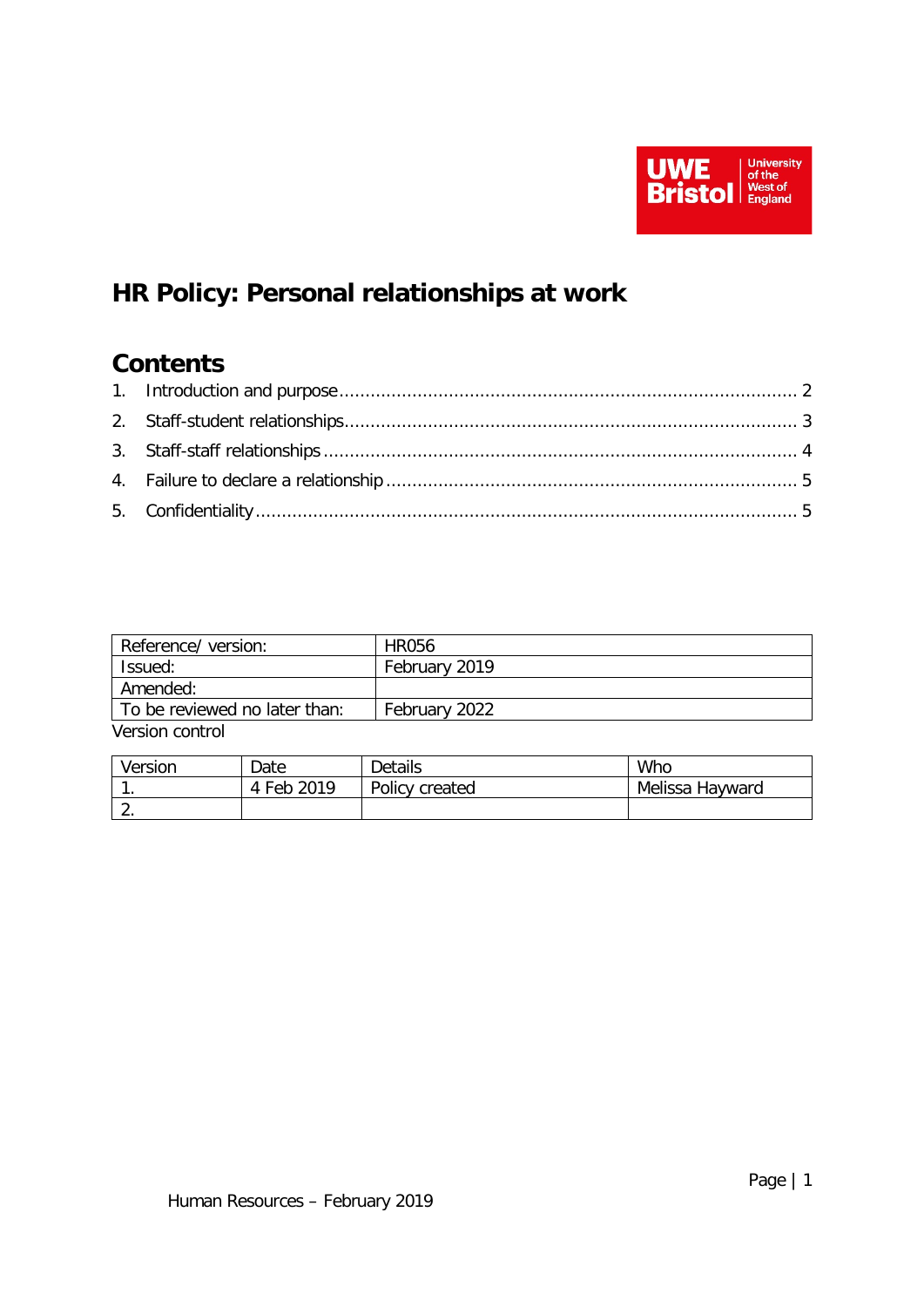#### <span id="page-1-0"></span>**1. Introduction and purpose**

- 1.1 The University recognises that there may be instances of staff forming close personal relationships with other members of staff, potential members of staff, students or other people e.g. contractors, agency workers. This policy sets out UWE Bristol's expectations and requirements regarding close personal relationships. The policy outlines action to be taken by staff if a conflict of interest arises and guidance for managers on dealing with situations appropriately in the interests of protecting the parties concerned.
- 1.2 For the purpose of this policy, a close personal relationship may be based on family ties, romantic, sexual or involve a degree of intimacy beyond that normally present in the staff-student or staff-staff relationship (irrespective of the gender or gender identity of the people involved). A relationship could be one-off or long-term or take place online via electronic communication or social media. The policy also covers the situations of a potential employment/business opportunity with a partner, close family member, close friend or former professional colleague. For clarity, the term 'partner' is inclusive of same sex couples and those with non-binary gender identity.
- 1.3 A member of staff involved in any close personal relationship with another member of staff or student is open to perception or accusation of bias, favouritism, prejudice or potential breaches of confidentiality. Accusations can come from colleagues, students or, for example where the relationship has ended, the other party. For these reasons, the University feels it is both appropriate and important for the disclosure of such relationships where a conflict of interest arises.
- 1.4 Power dynamics are present in our social context: some groups (for example, men, white people, older people, straight or cis gender people) are often perceived to be more powerful than others (for example, women, BME people, younger people and LGBT people).
- 1.5 Romantic or sexual relationships between students and staff, and between staff of different grades have an inherent power dynamic. The student body and lower grade staff roles have more women, BME people, younger people and LGBT people than higher grade staff roles. The power dynamic in personal relationships may mirror and exacerbate the power dynamic seen in the broader social context. The power dynamic in family ties may be influenced by any protected characteristic. The University's response to close personal relationships with a conflict of interest should be mindful of these dynamics.
- 1.6 The University is determined to eradicate any harassment, bullying and victimisation and will maintain a zero tolerance approach to unacceptable behaviour at work. All staff members are expected to be respectful of professional boundaries and act in line with the acceptable behaviours of the University:
	- Treat all others with dignity and respect
	- Conduct themselves professionally
	- Not behave in a manner that could be offensive to others
	- Be proactive in developing and maintaining effective working relationships
	- Take appropriate action where there are difficulties in working relationships
- 1.7 The [Dignity at Work policy](https://intranet.uwe.ac.uk/tasks-guides/Guide/dignity-at-work) outlines the procedure for action when behaviour falls short of these acceptable behaviours.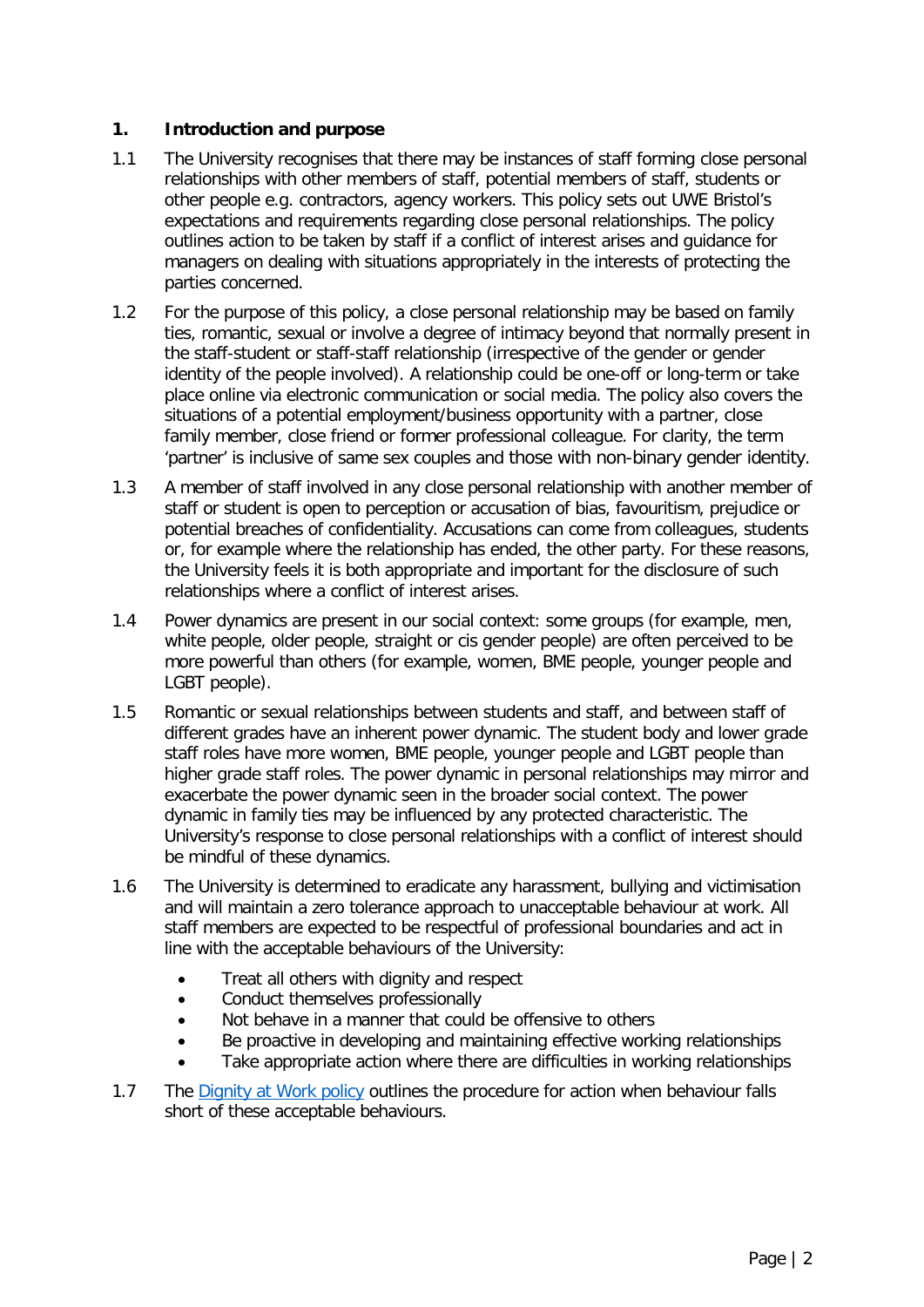#### <span id="page-2-0"></span>**2. Staff-student relationships**

- 2.1 The professional relationship of trust and confidence that exists between a student and a member of staff is a central and essential part of a student's educational development and pastoral care. Everyone who is employed in any capacity by the University is in a position of authority and should avoid initiating or developing a close personal relationship with a student. This authority may continue following the graduation of a student; for example if a mentoring relationship continues or the member of staff is acting as a referee for the student.
- 2.2 In the event that a close personal relationship already exists or develops it is always incumbent on the member of staff to ensure the relationship does not undermine the integrity of assessment or other significant processes of the University. The member of staff should declare the relationship to their line manager if a conflict of interest exists. The following non-exhaustive list describes situations that present a conflict of interest:
	- Selection for entry to a UWE Bristol programme
	- Participation in admission decision
	- **Teaching**
	- Participation in assessment decision
	- Selection for a prize or scholarship
	- Project dissertation
	- Research supervision
	- Personal tutor
	- Participation in academic progression decision
	- Other non-academic responsibilities e.g. student accommodation, wellbeing services
	- Attendance at the same conference
	- **Mentor**
	- Pastoral role
	- Provision of any other support
- 2.3 If a close personal relationship exists in any of these situations, the member of staff must immediately inform their line manager. The line manager should promptly undertake the following actions:
	- 1) Meet with the Head of department or Head of professional service to appraise the risks and identify possible options to avoid the conflict of interest; including the re-allocation of duties (including supervision) to another employee.
	- 2) Meet separately with the member of staff and student to discuss possible options.
	- 3) Make alternative arrangements for the re-allocation of duties to another employee.
	- 4) Determine whether additional and ongoing checks are needed.
	- 5) Record the outcome of the conversation to the member of staff [in writing](https://docs.uwe.ac.uk/ou/hr/IntranetContent/Personal%20relationships%20letter%20template.docx) and send a copy to HR to be placed securely on the member of staff's personnel file, in line with data protection guidance. Should there be any changes in the future, the member of staff can request that the document be removed from their file and destroyed.
- 2.4 Managers will deal with the matter in a manner that aims to protect the dignity and privacy of both parties. Whilst every effort will be made to accommodate the needs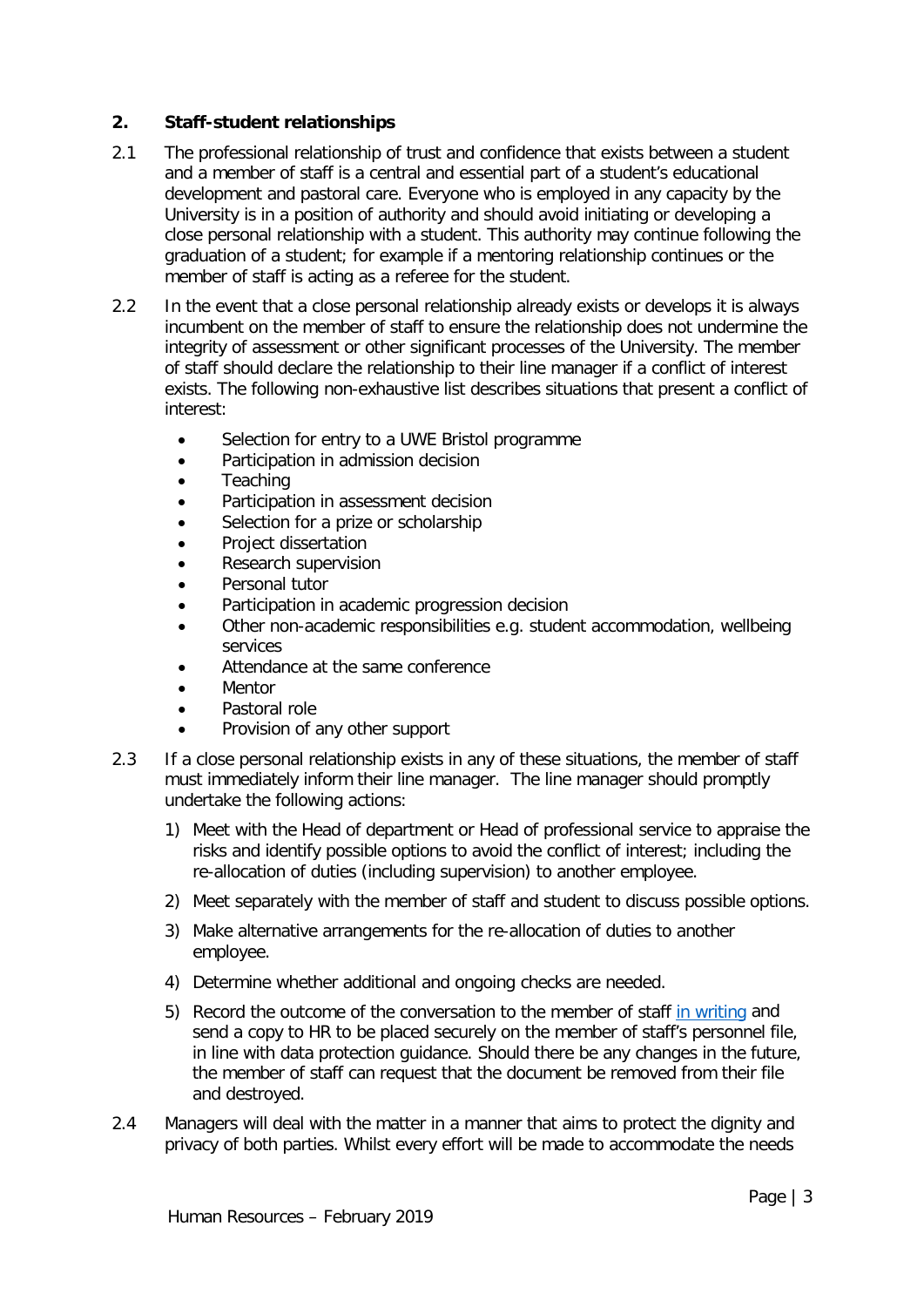of both parties' staff should recognise that alternative arrangements cannot always be arrived at. Advice should be sought from Human Resources, if needed.

- 2.5 Members of staff who become aware of a close personal relationship between a colleague and a student that presents a conflict of interest and has not been declared should inform their manager or Human Resources. Separate discussions should be held with both parties to determine the relationship and assess whether a conflict exists. If it is established that a relationship and conflict of interest does exist, the actions outlined in section 2.3 should be followed.
- 2.6 Students are encouraged to report any inappropriate behaviour by a member of staff they witness or experience via the University's [Complaints Procedure.](https://www1.uwe.ac.uk/about/contactus/complaints.aspx) Situations that feel wrong, experiences or observations of things that don't feel right can be reported and/or emotional support obtained via the [#SpeakUp](https://www1.uwe.ac.uk/students/healthandwellbeing/speakup.aspx) guide. All such reports will be treated in confidence. Reporting is not with malicious intent; there will be no punishment or retaliation.
- 2.7 Staff are reminded that it is a criminal offence under the Sexual Offences (Amendment) Act 2000 to engage in any kind of sexual activity with a person under 18 where the adult is in a position of trust.

#### <span id="page-3-0"></span>**3. Staff-staff relationships**

- 3.1 Where a close personal relationship already exists or develops with another member of staff and a conflict of interest arises, both parties should immediately declare the relationship to their line manager. The following situations or processes present a conflict of interest:
	- Involvement in a staff appointment process for the other party
	- A supervisory or line management relationship
	- Carrying out a Performance and Development Review (PDR) for the other party
	- Working in the same department
	- Working on the same project
	- Attending the same conference
	- Investigating a complaint
	- Involved in disciplinary or grievance procedure
	- Involvement in a staff promotion process for the other party
	- Determining access to resources for the other party
	- Supervising the same student in a co-supervision arrangement
- 3.2 Similarly, where there is potential employment/business opportunity with a partner, close family member, close friend or former professional colleague staff must declare the relationship to their manager should a potential conflict of interest arise e.g. involvement on an interview panel or procurement of their business.
- 3.3 The line manager(s) should be mindful of power dynamics in the relationship and in our social context in responding to conflicts of interest. The line manager(s) should promptly undertake the following actions:
	- 1) Appraise the risks and identify possible options to avoid the conflict of interest, including:
		- reallocation of duties/responsibilities
		- transfer of management
		- redeployment of one or both parties to a job in another area of the University